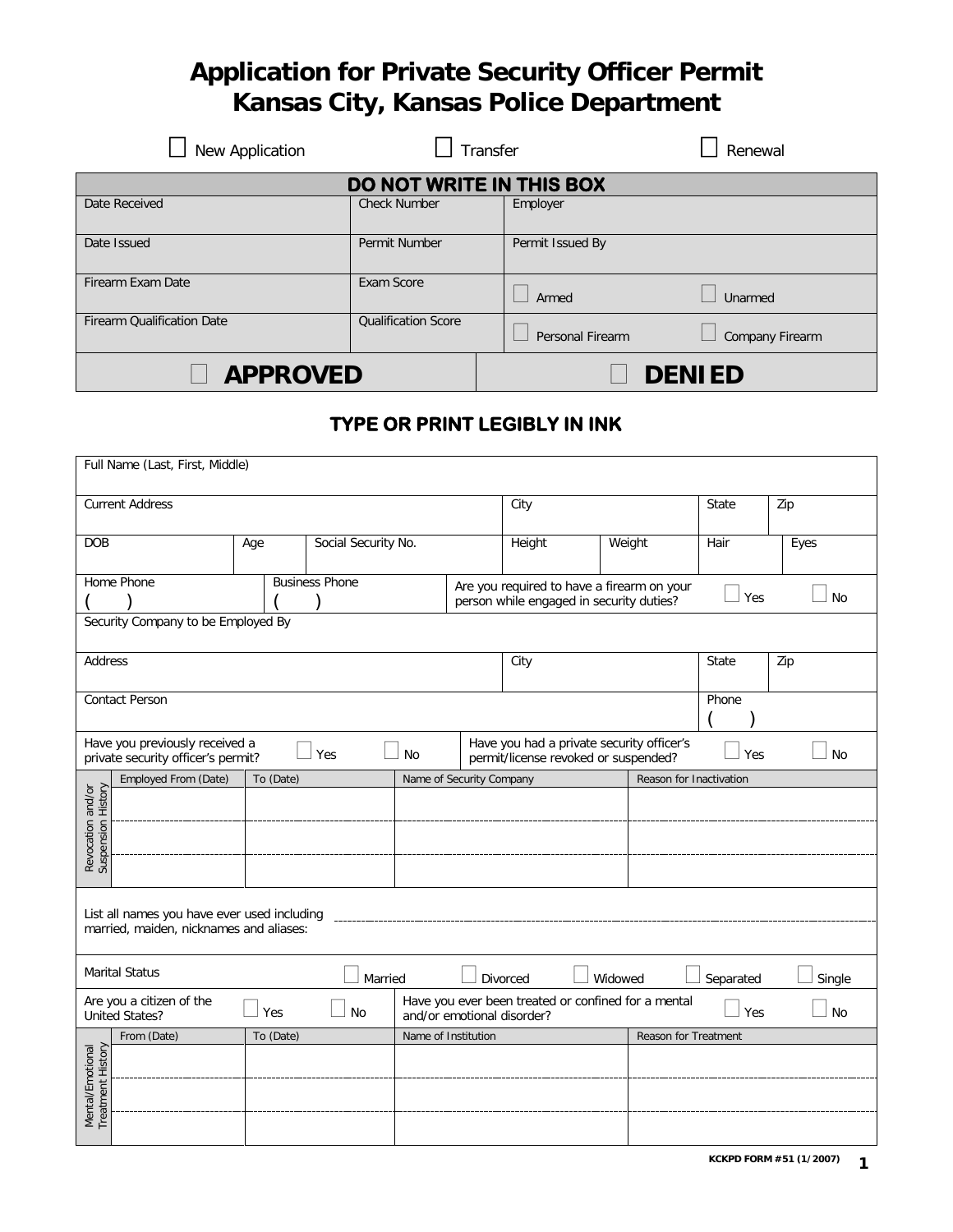|                                      | From (Mo/Yr)                                                                                                                                 | To (Mo/Yr)                        |               | Address                                                                     |                         |                         |                   | City/State    |                                          |
|--------------------------------------|----------------------------------------------------------------------------------------------------------------------------------------------|-----------------------------------|---------------|-----------------------------------------------------------------------------|-------------------------|-------------------------|-------------------|---------------|------------------------------------------|
|                                      |                                                                                                                                              |                                   |               |                                                                             |                         |                         |                   |               |                                          |
|                                      |                                                                                                                                              |                                   |               |                                                                             |                         |                         |                   |               |                                          |
|                                      |                                                                                                                                              |                                   |               |                                                                             |                         |                         |                   |               |                                          |
| $(10)$ years                         |                                                                                                                                              |                                   |               |                                                                             |                         |                         |                   |               |                                          |
|                                      |                                                                                                                                              |                                   |               |                                                                             |                         |                         |                   |               |                                          |
| last ten                             |                                                                                                                                              |                                   |               |                                                                             |                         |                         |                   |               |                                          |
|                                      |                                                                                                                                              |                                   |               |                                                                             |                         |                         |                   |               |                                          |
| all addresses you've lived at in the |                                                                                                                                              |                                   |               |                                                                             |                         |                         |                   |               |                                          |
| List                                 |                                                                                                                                              |                                   |               |                                                                             |                         |                         |                   |               |                                          |
|                                      | From (Mo/Yr)                                                                                                                                 | To (Mo/Yr)                        |               |                                                                             |                         |                         | Address           |               |                                          |
|                                      |                                                                                                                                              |                                   |               | Employer                                                                    |                         |                         |                   |               | City/State                               |
|                                      |                                                                                                                                              |                                   |               |                                                                             |                         |                         |                   |               |                                          |
|                                      |                                                                                                                                              |                                   |               |                                                                             |                         |                         |                   |               |                                          |
| $(10)$ years                         |                                                                                                                                              |                                   |               |                                                                             |                         |                         |                   |               |                                          |
|                                      |                                                                                                                                              |                                   |               |                                                                             |                         |                         |                   |               |                                          |
| last ten                             |                                                                                                                                              |                                   |               |                                                                             |                         |                         |                   |               |                                          |
| all past employers you've had in the |                                                                                                                                              |                                   |               |                                                                             |                         |                         |                   |               |                                          |
|                                      |                                                                                                                                              |                                   |               |                                                                             |                         |                         |                   |               |                                          |
| List                                 |                                                                                                                                              |                                   |               |                                                                             |                         |                         |                   |               |                                          |
|                                      |                                                                                                                                              |                                   |               |                                                                             |                         |                         |                   |               |                                          |
|                                      | Have you ever<br>served in the                                                                                                               | Yes                               | <b>Branch</b> |                                                                             | From (Mo/Yr)            | To (Mo/Yr)              | Type of Discharge |               | Rank upon Discharge                      |
|                                      | <b>United States</b>                                                                                                                         |                                   |               |                                                                             |                         |                         |                   |               |                                          |
| military?                            |                                                                                                                                              | No                                |               |                                                                             |                         |                         |                   |               | If you answered yes                      |
|                                      | citations?                                                                                                                                   |                                   |               | Have you ever been convicted of any felony or misdemeanor crimes or traffic |                         |                         |                   | Yes $\Box$ No | to either question,                      |
|                                      |                                                                                                                                              |                                   |               | Have you had any violations of the uniform code of military justice that    |                         |                         |                   |               | complete the<br>following section        |
|                                      | local court?                                                                                                                                 |                                   |               | would be equivalent to a felony or misdemeanor conviction in a state or     |                         |                         |                   | $Yes \Box No$ | below                                    |
|                                      | Date (Mo/Yr)                                                                                                                                 |                                   |               |                                                                             | Disposition             |                         |                   |               |                                          |
|                                      |                                                                                                                                              | Charge                            |               |                                                                             |                         |                         |                   | Jurisdiction  | Misd/Felony                              |
|                                      |                                                                                                                                              |                                   |               |                                                                             |                         |                         |                   |               |                                          |
|                                      |                                                                                                                                              |                                   |               |                                                                             |                         |                         |                   |               |                                          |
|                                      |                                                                                                                                              |                                   |               |                                                                             |                         |                         |                   |               |                                          |
|                                      |                                                                                                                                              |                                   |               |                                                                             |                         |                         |                   |               |                                          |
|                                      |                                                                                                                                              |                                   |               |                                                                             |                         |                         |                   |               |                                          |
|                                      |                                                                                                                                              |                                   |               |                                                                             |                         |                         |                   |               |                                          |
| Conviction History                   |                                                                                                                                              |                                   |               |                                                                             |                         |                         |                   |               |                                          |
|                                      |                                                                                                                                              |                                   |               |                                                                             |                         |                         |                   |               |                                          |
|                                      |                                                                                                                                              |                                   |               |                                                                             |                         |                         |                   |               |                                          |
|                                      |                                                                                                                                              |                                   |               |                                                                             |                         |                         |                   |               |                                          |
|                                      | of your security duties?                                                                                                                     | Are you required to drive as part |               | No<br>Yes                                                                   | valid driver's license? | Do you currently have a | Yes               | No            | If so, complete the<br>following section |
|                                      | Driver's License Number                                                                                                                      |                                   |               | State of Issue                                                              | <b>Expiration Date</b>  |                         | Restrictions      |               |                                          |
|                                      |                                                                                                                                              | Make                              |               | Model                                                                       |                         | Caliber                 | Serial Number     |               | Company/Personally Owned?                |
|                                      |                                                                                                                                              |                                   |               |                                                                             |                         |                         |                   |               | $\Box$ Comp.<br>Personal                 |
|                                      |                                                                                                                                              |                                   |               |                                                                             |                         |                         |                   |               | $\Box$ Comp.<br>Personal                 |
| List the Make, Model,                | Caliber and Serial Number<br>of the weapon(s) you will<br>employed as an armed<br>security officer.<br>be carrying while<br>of the weapon(s) |                                   |               |                                                                             |                         |                         |                   |               | $\Box$ Comp.<br>Personal                 |

**KCKPD FORM #51 (1/2007) 2**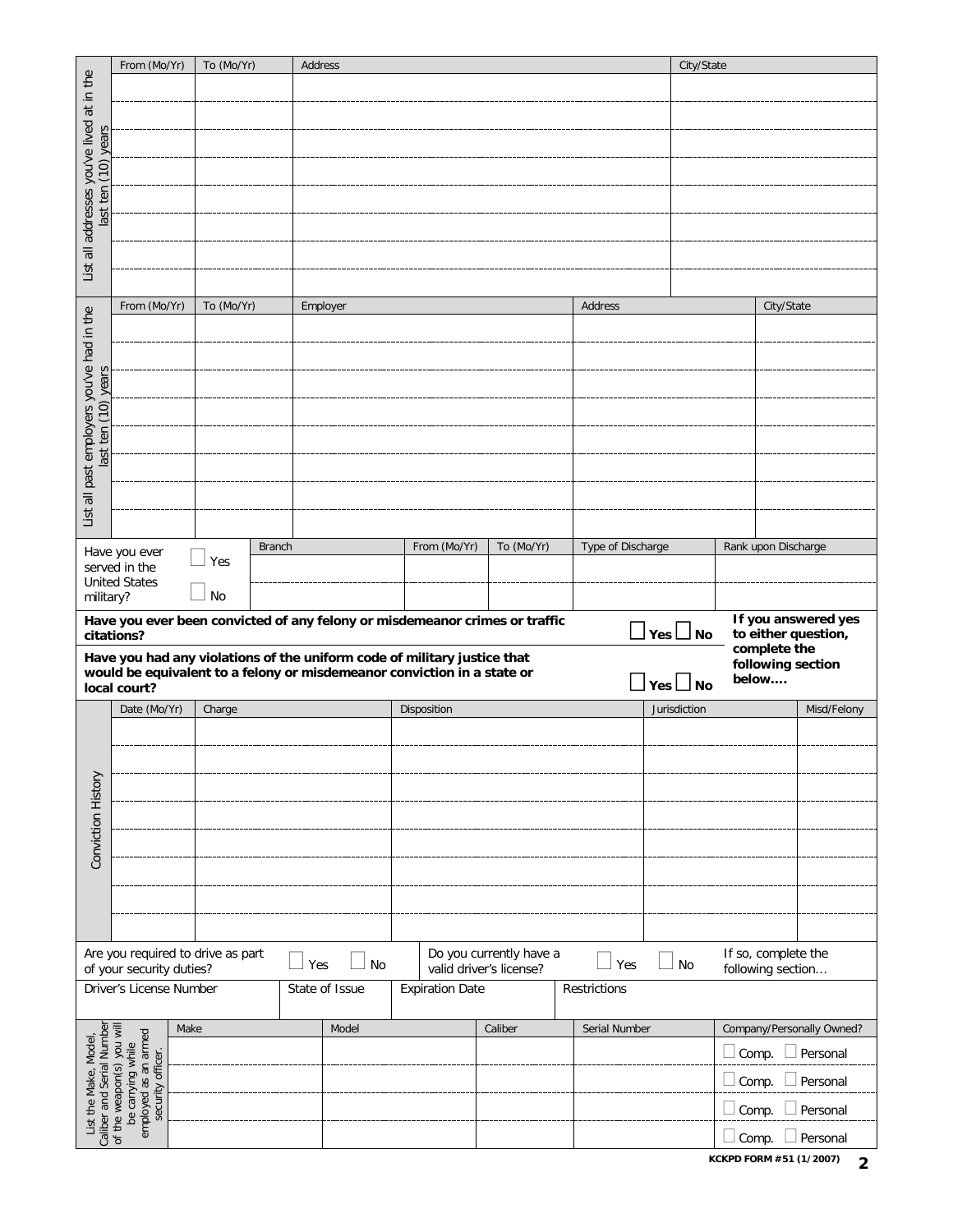STATE OF KANSAS

#### SS.

#### COUNTY OF WYANDOTTE

### **ACKNOWLEDGEMENT**

I, \_\_\_\_\_\_\_\_\_\_\_\_\_\_\_\_\_\_\_\_\_\_\_\_\_\_\_\_\_\_\_\_\_\_\_\_\_\_\_\_, know and fully understand that the issuance of this permit to perform as a private security officer in Kansas City, Kansas, confers, grants or bestows absolutely no governmental relationship or police authority whatsoever. I hereby declare that I have read the "Private Security Business" and "Private Security Officers Ordinance" of the Unified Government, in its entirety, and understand all of the criteria and provisions therein. I also acknowledge that a private security officer permit confers no more authority on the permit holder than that same permit holder otherwise possesses under law.

I am aware that a private security officer has no legal power or authority to enforce ordinances, statutes or rules other than those possessed by any other citizen of this State. I am also aware that as a private security officer I can not lawfully convey in any manner, either expressed or implied, that I am a law enforcement officer; and I acknowledge and understand that I can not lawfully convey that I have any agency or other relationship with the Unified Government or the Kansas City, Kansas Police Department. I acknowledge and willingly agree that by issuing me a private security officer permit, the Unified Government accepts no responsibility or liability for my actions or conduct, and I am in all respects a private citizen.

I acknowledge and understand that any and all persons issued a private security officer permit by the Unified Government are required to immediately notify in writing the Kansas City, Kansas Chief of Police of any change or residence or change in employment as a private security officer. I also acknowledge and understand that the holder of a private security officer permit is not authorized to carry a firearm on his/her person or in any readily accessible place, unless a private security officer "firearms" permit has been issued.

I know that a private security officer "firearms" permit must be carried on the holder's person at all times that a firearm is carried. By carrying such a firearm, I acknowledge and agree to abide by the following stipulations:

- 1) I agree to carry the firearm on my person only while actively engaged as a private security officer, and then only on the actual premises where I have been employed to perform private security officer services and
- 2) I agree to transport the firearm only in the locked trunk of a vehicle, while traveling from my residence to the actual premises on which I am to perform private security officer services or while transporting the firearm from the premises where I have been employed to perform private security officer services to my residence; and
- 3) I agree to transport the firearm only in the locked trunk of a vehicle while traveling from a premise where I have been employed to perform private security officer services to another such premise where I have been employed to provide private security officer services.

I know that if I receive a private security officer firearms permit that I am required to qualify annually at a firearms range approved by the Chief of Police, and that failure to qualify shall be the basis for suspension or revocation of my firearms permit. I also know that I am required to register all firearms with the Kansas City, Kansas Police Department that I use in my capacity as a private security officer and that I am prohibited from carrying any firearms that is not so registered.

I also acknowledge and understand that the carrying of a firearm at any other time and under any other circumstances will subject me to revocation or suspension of the private security officer "firearms"